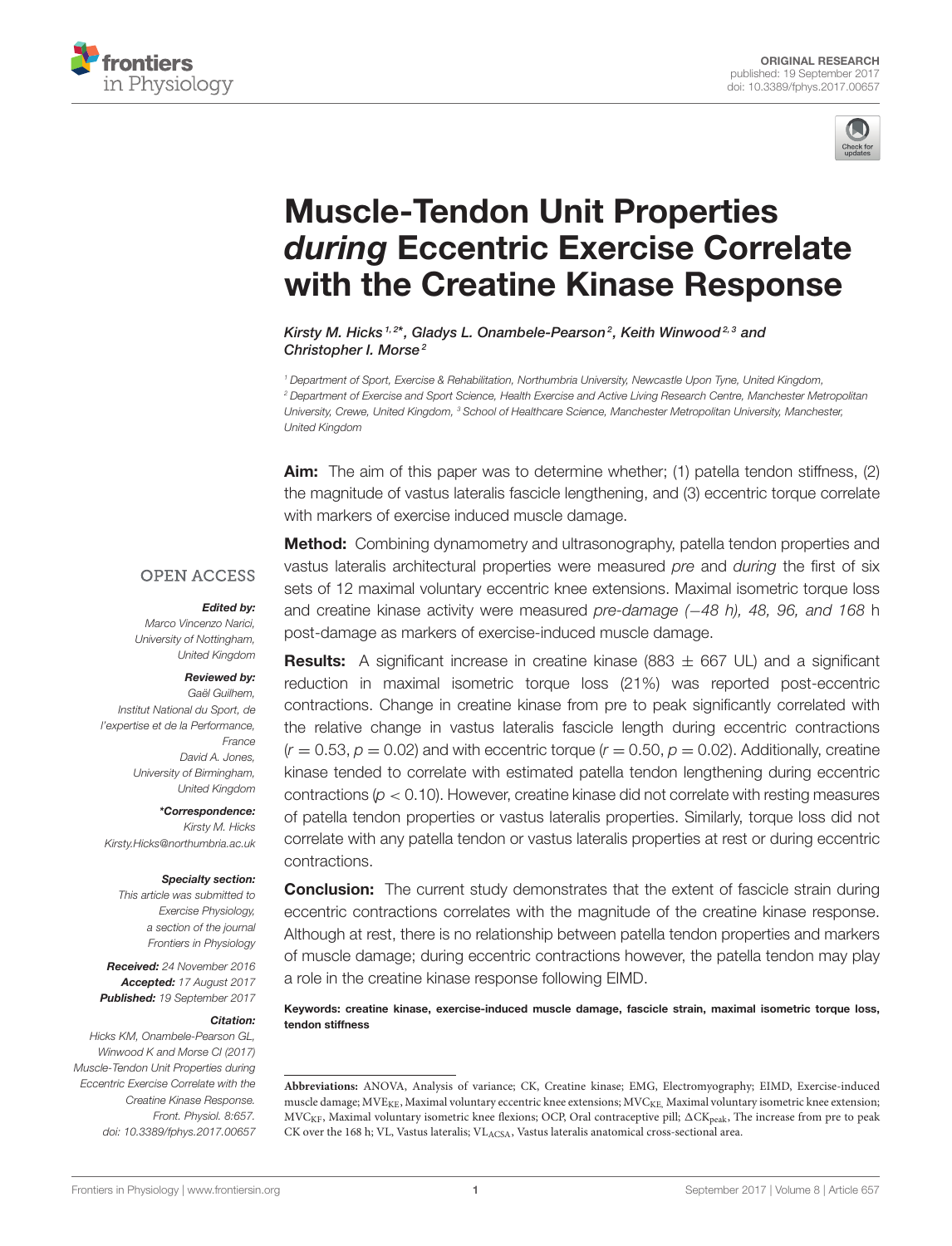# INTRODUCTION

Although it is well accepted that unaccustomed eccentric exercise results in functional and cytoskeletal impairments, referred to as exercise-induced muscle damage (EIMD), the mechanical determinants, which govern the severity of EIMD still remains unclear. Previously, the differences in EIMD have been attributed to fascicle strain [\(Lieber and Friden, 1993;](#page-9-0) [Peñailillo et al.,](#page-10-0) [2015;](#page-10-0) [Guilhem et al., 2016\)](#page-9-1), eccentric force [\(Warren et al., 1993;](#page-10-1) [Chapman et al., 2008\)](#page-9-2), the elastic properties of the tendon (although not confirmed experimentally) [\(Marginson et al.,](#page-10-2) [2005;](#page-10-2) [Guilhem et al., 2016\)](#page-9-1) and, in women, circulating estrogen levels [\(Carter et al., 2001\)](#page-9-3). At present, these aforementioned determinants have predominately been identified using various in situ and in vitro conditions, with limited studies investigating the determinants in vivo [\(Chapman et al., 2008;](#page-9-2) [Peñailillo et al.,](#page-10-3) [2013;](#page-10-3) [Hoffman et al., 2014;](#page-9-4) [Guilhem et al., 2016\)](#page-9-1). Although integral to the understanding of EIMD, in vitro experiments do not include the in series elastic components of the muscle, often involve single fibers and induce eccentric strains beyond the physiological range [\(Butterfield, 2010\)](#page-9-5). Further insight into the mechanical processes resulting in EIMD in vivo is critical for health and sport practitioners to understand the metabolic and structural response to eccentric exercise programs.

Recently, the tendon has been reported to play an important role during eccentric contractions in vivo and has been shown to reduce fascicle lengthening [\(Hicks et al., 2013;](#page-9-6) [Hoffman et al.,](#page-9-4) [2014\)](#page-9-4) and mediate peak force, peak torque and fascicle velocity in situ [\(Roberts and Azizi, 2010\)](#page-10-4). Therefore, in accordance with [Morgan's \(1990\)](#page-10-5) popping sarcomere theory, by attenuating the degree of fascicle lengthening, the tendon may limit EIMD [\(Hoffman et al., 2014\)](#page-9-4). Although previously, [Hicks et al. \(2016\)](#page-9-7) reported no significant correlation between resting patella tendon stiffness and the CK response, the role of tendon stiffness on functional markers of EIMD, such as torque loss, remains unknown. Interestingly, [Guilhem et al. \(2016\)](#page-9-1) proposed that a more compliant Achilles tendon resulted in shorter fascicle lengthening and subsequently less damage. A conclusion could not be drawn however, as their experimental design did not manipulate tendon stiffness, and pooled male and female participants, the tendon properties of which are known to differ significantly [\(Kubo et al., 2003;](#page-9-8) [Onambélé et al., 2007;](#page-10-6) Hicks et al., [2013\)](#page-9-6). Therefore, to investigate whether tendon stiffness correlates with markers of EIMD, a range of tendon stiffness's need to be investigated whilst controlling for confounding variables such as sex.

Following the recent insight into the interaction between the patella tendon and fascicle lengthening during eccentric muscle contractions in vivo [\(Hicks et al., 2013\)](#page-9-6), fascicle lengthening has been investigated as a crucial determinant of EIMD (Hoffman et al., [2014;](#page-9-4) [Peñailillo et al., 2015;](#page-10-0) [Guilhem et al., 2016\)](#page-9-1). The majority of these studies however, have been conducted using submaximal, multi-joint exercise [\(Hoffman et al., 2014;](#page-9-4) Peñailillo et al., [2015\)](#page-10-0). Multi-joint movements associated with submaximal exercise may have obscured the role of fascicle lengthening on EIMD. During single joint, maximal eccentric contractions of the plantar flexors in vivo, [Guilhem et al. \(2016\)](#page-9-1) reported that maximal fascicle length was correlated with torque loss and the delayed onset of muscle soreness post EIMD. The relative contribution of fascicle lengthening to total muscletendon lengthening during eccentric contractions however, is significantly lower in the plantar flexors (51%, [Guilhem et al.,](#page-9-1) [2016\)](#page-9-1) compared to the VL (89%, [Hicks et al., 2013\)](#page-9-6). Therefore, to further our understanding of the relationship between fascicle lengthening and EIMD, a muscle group with a higher contribution of fascicle lengthening to total muscle-tendon unit lengthening needs investigating.

In addition to high strain (fascicle lengthening), the production of high torque is another characteristic of eccentric contractions which has been investigated as a determinant of EIMD [\(Lieber and Friden, 1993;](#page-9-0) [Warren et al., 1993;](#page-10-1) Chapman et al., [2008;](#page-9-2) [Guilhem et al., 2016\)](#page-9-1). Within the elbow flexors and plantar flexors both [Chapman et al. \(2008\)](#page-9-2) and [Guilhem et al.](#page-9-1) [\(2016\)](#page-9-1) (respectively) reported no correlation between eccentric torque and markers of EIMD. Interestingly, within the plantar flexors, [Guilhem et al. \(2016\)](#page-9-1) reported a signficant correlation between negative work performed (fascicle lengthening  $\times$ eccentric torque) and torque loss, thus providing tangible evidence that eccentric torque may contribute to EIMD. The average eccentric torque reported by [Guilhem et al. \(2016\)](#page-9-1) (100 N·m) however, is substantially lower than the average eccentric torque reported within the VL (255 N·m, [Hicks et al., 2016\)](#page-9-7). Therefore, futher investigation into a larger muscle group is required to gain a greater insight into the potential determinants of EIMD.

Although fascicle lengthening and eccentric torque have all been investigated as potential determinants of EIMD in muscletendon complexes [\(Hoffman et al., 2014;](#page-9-4) [Peñailillo et al., 2015;](#page-10-0) [Guilhem et al., 2016\)](#page-9-1), the mechanical processes which predispose the degree of EIMD, specifically within the VL, remains unclear. Furthermore, due to limited research, the relationship between patella tendon properties and indirect markers of EIMD remains unknown. Therefore, the aim of this paper was to determine whether (1) patella tendon stiffness, (2) the amount of VL fascicle lengthening (strain) and (3) eccentric torque correlate with markers of EIMD.

### MATERIALS AND METHOD

#### Subjects

Sixteen males (21.1  $\pm$  1.6 years of age, 72.0  $\pm$  7.5 kg and  $176 \pm 6$  cm) signed written informed consent to participate in this study. All participants self-reported as being recreationally active (undertaking no more than 1 h of "moderate" physical activity per week) and did not take part in any structured resistance training. All procedures complied with the Declaration of Helsinki and ethical approval was obtained through the Ethics Committee of Manchester Metropolitan University. Exclusion criteria included any resistance training in the last 6 months, occupation or lifestyle that required regular heavy lifting or carrying, any known muscle disorder, the use of dietary supplements (i.e. vitamin E), and any musculoskeletal injury in the last 3 months. All inclusion and exclusion criteria were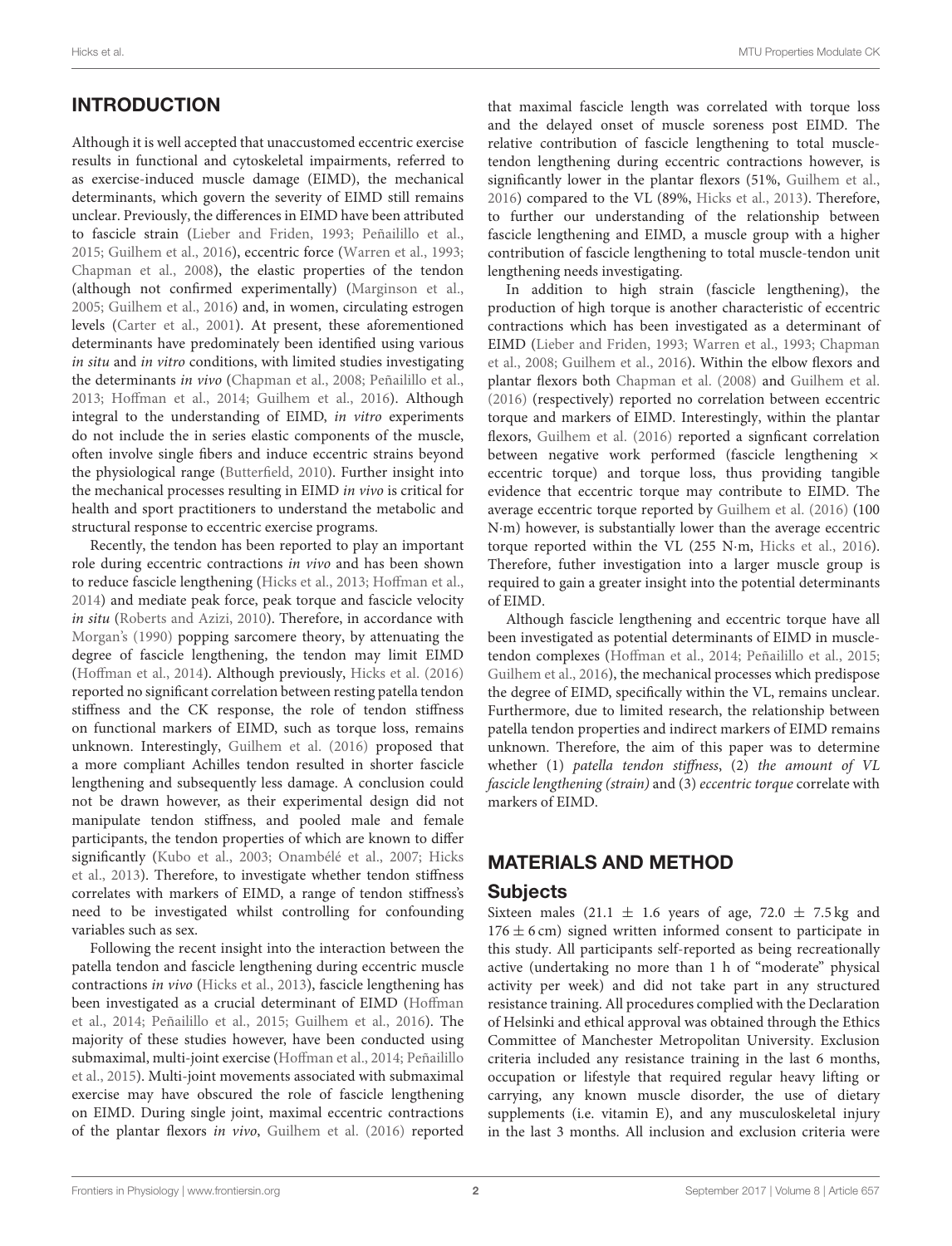determined via a questionnaire prior to inclusion within this study.

#### Testing Protocol

Once selected, participants were asked to visit the laboratory on five different occasions over a period of 9 days. Although different participants have been used, the design and several of the measurement techniques within the current study have been reported previously [\(Hicks et al., 2013,](#page-9-6) [2016\)](#page-9-7). The sessions were as follows: (1) pre-damage (48 h prior to damage) (2) damage and (3) 48 h, (4) 96 h, and (5) 168 h post-damage. Pre-damage assessments consisted of mass and stature (anthropometric measures), 5–6 ml blood sample, patella tendon moment arm, isokinetic-dynamometer familiarization, morphological and mechanical measures of the patella tendon (tendon size and stiffness), VL anatomical cross-sectional area (VLACSA) and resting architecture, and two maximal isometric voluntary knee extension torque (MVC<sub>KE</sub>) measurements at 60, 65, 70, 75, 80 and 90◦ . Participants performed two practice  $MVC<sub>KE</sub>$ , at 60° and 70° during the familiarization session. Mass and stature were measured using digital scales (Seca model 873, Seca, Germany) and a wall mounted stadiometer (Harpenden, Holtain Crymych, UK) respectively. The damage session consisted of eccentric exercise during which the degree of fascicle lengthening was measured using ultrasound, a 5–6 mL venous blood sample and MVC<sub>KE</sub> torque measurements. 48, 96, and 168 h session consisted of 5–6 mL blood sample and  $MVC<sub>KE</sub>$ torque measurements.

All tests were carried out on the self-reported non-dominant leg, which was defined as the leg that provided stability during movements which require balance e.g., kicking a ball. Participants were seated, with a hip angle of 85°, in an isokinetic-dynamometer (Cybex Norm, Cybex International, NY, USA). Participants were secured in a seated position using inextensible straps around the hips and shoulders. The isokineticdynamometer axis of rotation was visually aligned with the knee joint's center of rotation. The isokinetic-dynamometer settings, including the anatomical zero, were recorded during pre-damage and replicated in the following sessions.

# Vastus Lateralis Anatomical Cross-Sectional Area

Using a real-time B-mode ultrasound (AU5 Harmonic, Esaote Biomedica, Genoa, Italy) VLACSA was measured. To identify 50% of VL length, the participant laid supine with their leg fully extended (knee angle 0°), the proximal and distal insertions sites of the VL were identified using an ultrasound probe (7.5 MHz linear array probe, 38 mm wide). At 50% VL length, the medial and lateral border of the VL were identified using the ultrasound. Using a fabric tape measure, axial sections were marked using echo absorptive markers every 30 mm from the medial border to the lateral border of the VL. Using the osseous surface as an alignment guide, the ultrasound probe was orientated in the axial-plane, perpendicular to the VL muscle, and steadily moved over the echo-absorptive markers from the medial to the lateral edge of the VL. Minimal pressure was applied to the ultrasound probe to avoid compression of the muscle. The images were recorded in real time at 25 frames per second (Adobe Premier pro Version 6, Adobe Systems Software, Ireland). Using capturing software (Adobe Premier Elements, version 10), individual images were acquired at each 30 mm interval. Shadows cast by the echo-absorptive markers allowed the images to be aligned by the outline of the muscle, thus forming the entire  $VL_{ACSA}$  in a single image (Adobe Photoshop Elements, version 10). Digitizing software (ImageJ 1.45, National Institutes of Health, USA) was used to measure  $VL_{ACSA}$ . This method of calculating  $VL_{ACSA}$  has previously been accepted as reliable and valid when compared to MRI, with a reported interclass correlation between 0.998 and 0.999 and a coefficient of variation of 2.1% [\(Reeves et al., 2004\)](#page-10-7).

# Patella Tendon Length and Cross-Sectional Area

A real-time B-mode ultrasound (AU5 Harmonic, Esaote Biomedica, Genoa, Italy) was used to measure patella tendon cross-sectional area and patella length at a fixed 90◦ knee angle. The distance between the apex of the patella and the tibial tuberosity, marked using sagittal ultrasound images, was taken as patella tendon length. With the ultrasound probe orientated in the transverse plane images were captured at 25, 50, and 75% of patella length to measure patella tendon cross-sectional area. Using image analysis software, the ultrasound images were later analyzed offline (ImageJ 1.45, National Institutes of Health, USA). High reliability for measuring patella tendon length and patella tendon cross-sectional area was reported within the current study (CV 0.69 and 3.50% respectively).

### Patella Tendon Stiffness

The method for measuring patella tendon stiffness has been detailed previously [\(Hicks et al., 2013,](#page-9-6) [2016\)](#page-9-7). In brief, the participants were seated in the isokinetic dynamometer, with the knee angle fixed at 90◦ , and were instructed to perform a ramped, isometric MVC<sub>KE</sub> lasting ~5-6 s. Ultrasound images of the patella tendon and ramped  $MVC<sub>KE</sub>$  torque were synchronized using a 10-V square wave signal generator. Ramped MVCKE torque was presented on a Macintosh G4 computer (Apple Computer, Cupertino, CA, USA), via an A/D converter and subsequently analyzed with the accompanying software (Acknowledge, Biopac Systems, Santa Barbara, CA). Patella tendon displacement was measured over two ramped  $MVC<sub>KE</sub>$ , once with the probe at the distal edge of the patella and the second with the probe over the tibial tuberosity (Onambélé et al., [2007\)](#page-10-6). Total patella tendon displacement was calculated as displacement at the apex of the patella plus the displacement at the tibial tuberosity [\(Onambélé et al., 2007\)](#page-10-6). An echo-absorptive marker was placed on the skin perpendicular to the patella tendon. The marker cast a shadow on the ultrasound image delineating the position of the skin and deep tissue. The shadow acts as a fixed reference point from which, the distance from an anatomical reference point at the start of the contraction to the end of the contraction can be measured as tendon elongation. Ultrasound images were captured, and total patella tendon displacement was measured at ∼10% intervals of the ramped MVC<sub>KE</sub> torque output [\(Onambélé et al., 2007\)](#page-10-6). Patella tendon forces were calculated as:  $(MVC<sub>KE</sub>$  torque + antagonist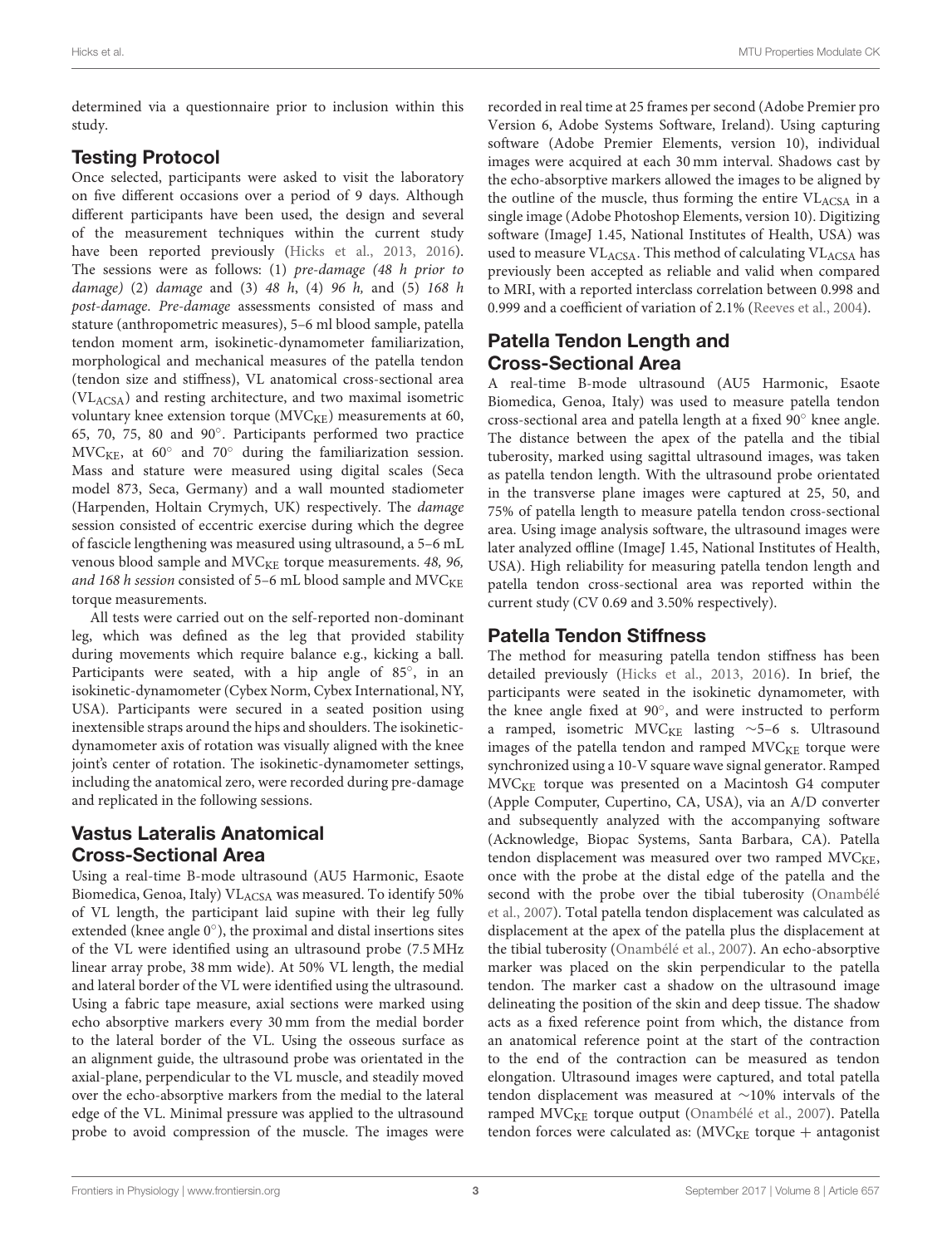co-activation torque) / patella tendon moment arm. The methods used to measure patella tendon moment arm and antagonist coactivation torque during MVC<sub>KE</sub> are described in detail below.

The force—patella tendon elongation curve stemming from data at every  $10\%$  of ramped  $MVC_{KE}$  was then fitted with a second-order polynomial function forced through zero [\(Onambélé et al., 2007\)](#page-10-6). The tangential slope at discreet sections of the curve, relative to  $MVC<sub>KE</sub>$  force, was computed by differentiating the curve at every 10% force intervals. To standardize the comparison of tendon stiffness and Young's modulus at an absolute load, the slope of the tangential line, corresponding to the MVC<sub>KE</sub> force of the weakest participant (2,972 N·m), was computed for each subject.

#### Patella Tendon Moment Arm

Patella tendon moment arm was measured at 90° (full extension  $= 0^{\circ}$ ) in the sagittal plane, from a dual-energy X-ray absorptiometry scan (frame  $23.3 \times 13.7$  cm, Hologic Discovery, Vertec Scientific Ltd, UK), and subsequently analyzed using a DICOM image assessment tool (OsiriX DICOM viewer, ver. 4.0, Pixemo, Switzerland). Patella tendon moment arm length was determined as the perpendicular distance from the center of the patella tendon to the tibio–femoral contact point. Dual-energy Xray absorptiometry scans have been compared to MRI measures, demonstrating consistent reliability and validity against this standard [\(Erskine et al., 2014\)](#page-9-9).

#### Antagonist Co-activation Torque

To determine co-activation during the ramped MVC<sub>KE</sub>, electromyography (EMG) of the bicep femoris was measured. Ultrasound, in the axial plane, was used to confirm that the placement of two biopolar electrodes (Ambu, Neuroline 720, Denmark) was in the mid-sagittal line at 25% of bicep femoris muscle length (distal end  $= 0\%$ ). To reduce skin impedance below 5,000  $\Omega$ , the skin was shaved, gently abraded and cleansed with an alcohol wipe prior to electrode placement. The electrodes were placed in a bipolar configuration with a constant interelectrode distance of 20 mm. A reference electrode (Ambu, Blue Sensor, Denmark) was placed on the lateral tibial condyle. The raw EMG signal was amplified  $(\times 2000)$  and filtered (through low and high band pass filters of 10 and 500 Hz respectively), with a common mode rejection ratio of 110 dB (50 Hz) and sampling frequency of 2,000 Hz. Participants performed two maximal voluntary isometric knee flexions ( $MVC_{KF}$ ) at 90°. The participants were instructed to perform the contractions as rapidly and as forcefully as possible. The participants were instructed to relax once a 2 s plateau on the dynamometer screen had been observed. Ramped MVC<sub>KE</sub> torque and bicep femoris EMG were recorded in real time and synchronized using a 10- V square wave signal generator. The root mean square of the bicep femoris EMG signal, was calculated 500 ms either side of instantaneous  $MVC<sub>KF</sub>$  peak torque. The baseline signal noise was calculated as the root mean square over 1 s and removed from the measured electromyography during  $MVC_{KF}$  and  $MVC_{KE}$ . At every 10% of ramped MVC<sub>KE</sub> torque the root mean square of the bicep femoris EMG was taken over 250 ms. Therefore, using the aforementioned methods, knee flexor co-activation torque was calculated as described by [Onambélé et al. \(2007\)](#page-10-6);

$$
\text{KF Coactivation} = \left(\frac{\text{BF}_{\text{RMS}}\text{MVC}_{\text{KE}}}{\text{BF}_{\text{RMS}}\text{MVC}_{\text{KF}}}\right) \cdot \text{MVC}_{\text{KF}} \text{ Torque}
$$

Where,  $BF<sub>RMS</sub> = root mean square of the bicep femoris EMG,$  $MVC<sub>KE</sub>$  = maximal isometric voluntary knee extension torque,  $MVC<sub>KF</sub> =$  maximal isometric voluntary knee flexion torque.

It must be noted that several assumptions have been made for the calculation of co-activation. Firstly, it has been assumed that the bicep femoris is representative of the entire hamstring muscle group [\(Carolan and Cafarelli, 1992\)](#page-9-10) and secondly, in accordance with previous literature [\(Lippold, 1952\)](#page-9-11), it is assumed that the relationship between bicep femoris electromyography and  $MVC<sub>KF</sub>$  torque is linear. Finally, inline with previous research [\(Onambélé et al., 2007\)](#page-10-6), hamstring co-activation torque was calculated solely from the bicep femoris, which due to not calculating semitendinosus and semimembranosus co-activation torque, may result in an under represented total hamstring co-activation.

#### Patella Tendon Stress/Strain Relationship

Patella tendon stress was calculated by dividing patella tendon force (N) by patella tendon cross-sectional area (mm<sup>2</sup>). Patella tendon strain (%) was calculated as the ratio between total patella tendon displacement to patella tendon length.

#### Young's Modulus

Young's modulus was calculated by dividing patella tendon length (mm) by patella tendon cross-sectional area (mm<sup>2</sup>), then multiplying the answer by patella tendon stiffness.

#### Maximal Isometric Voluntary Knee Extensor Torque Measurements

At six different knee angles (60, 65, 70, 75, 80, and 90° (full extension =  $0^{\circ}$ )) participants were instructed to perform two MVC<sub>KE</sub> lasting  $\sim$ 2 s with 90 s rest between contractions. Torque was presented, in real time, on a Macintosh G4 computer (Apple Computer, Cupertino, CA, USA), via an A/D converter (Biopac Systems, Santa Barbara, CA). Torque measurements were later analyzed offline with the accompanying software (Acknowledge, version 3.9.2). The highest torque produced at each angle was taken as  $MVC<sub>KE</sub>$  peak torque. During pre-damage the angle at which the highest MVC<sub>KE</sub> torque was produced was recorded as optimal knee angle. To calculate loss of MVC<sub>KE</sub> torque following eccentric exercise,  $MVC<sub>KE</sub>$  were repeated at the knee angle determined as optimal during pre-damage, 1-h post eccentric exercise (to reduce any fatigue effect) and 48, 96, and 168 h post eccentric exercise.

### "Damaging" Eccentric Exercise

Prior to eccentric exercise, a warm-up of four isokinetic concentric knee extensions and knee flexions were carried out, ensuring a progressive increase in effort (with the last contraction being maximal). For the eccentric exercise, the knee extension range of motion was set at 20-90 $\degree$  (0 $\degree$  = full extension). Participants performed 12 maximal eccentric voluntary knee extensions ( $\text{MVE}_{\text{KE}}$ ) repetitions at 30°·s<sup>-1</sup>, for six sets. During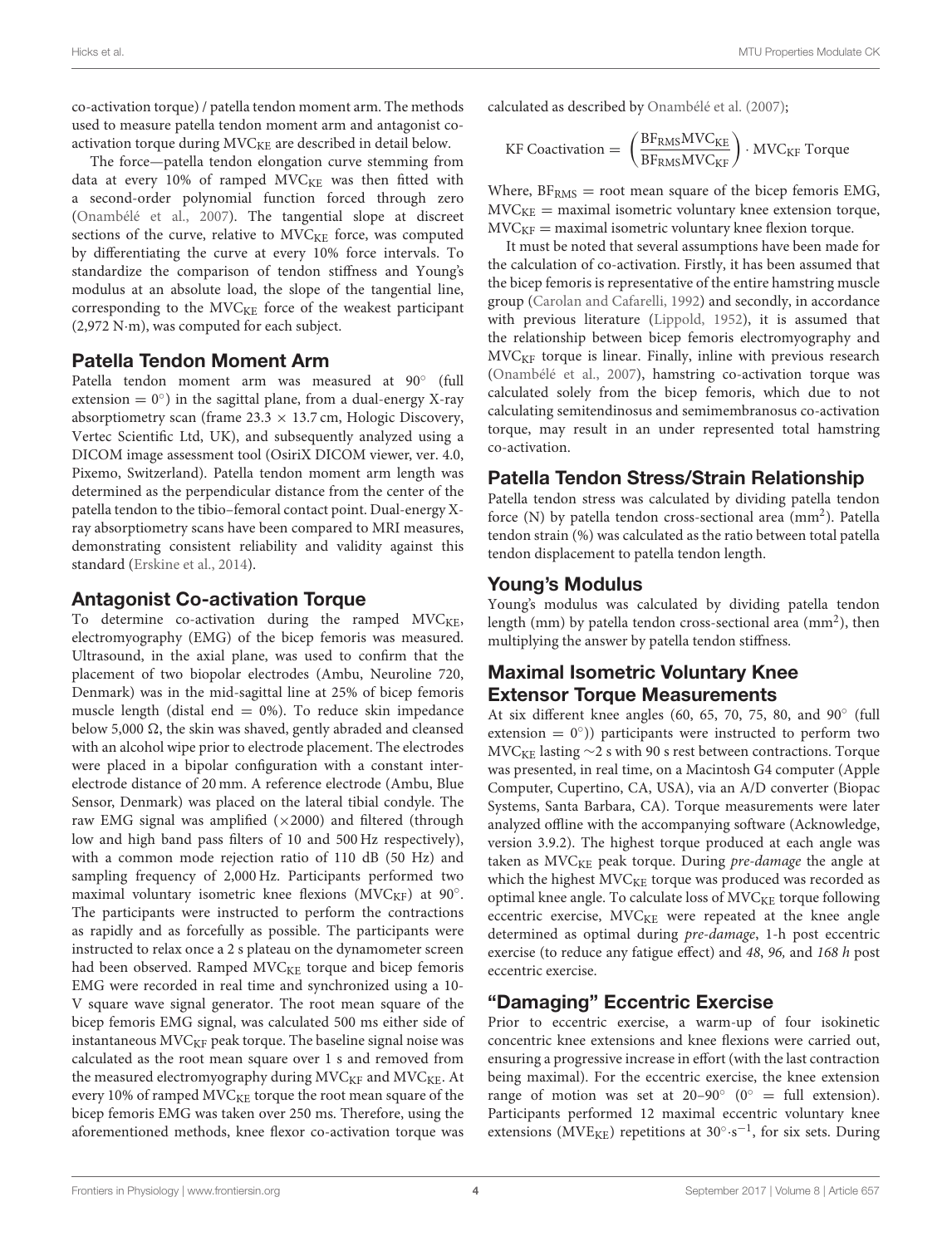the concentric phase the leg was passively returned to  $20^\circ$  at an angular velocity of 60 $^{\circ}$ s $^{-1}$ . Participants had to remain seated during their 2 min rest between each set. Verbal encouragement and visual feedback was continuously provided throughout the protocol. MVE<sub>KE</sub> torque measurements were later analyzed offline. For each set, peak  $MVE_{KE}$  torque was determined as the highest torque out of the 12 repetitions.

# Change in Vastus Lateralis Fascicle Length during the Eccentric Protocol

To measure VL fascicle length during  $MVE_{KE}$ , the ultrasound probe (7.5 MHz linear array probe, 38 mm wide) was held in position by the experimenter at 50% of VL muscle length in the mid-sagittal plane of the non-dominant leg. To provide a visual reference point for the internal structures, an echo-absorptive marker was fixed onto the skin at 50% of VL muscle length. When measuring fascicle lengthening from 20° to 90° knee angle during  $MVE_{KE}$ , pilot data reported the probe to move a negligible  $0.02 \pm 0.05$  cm proximally, and therefore was not considered further in calculations for the present study. VL fascicle length was determined as the linear distance along the fascicle as it ran from the deep to the superficial aponeurosis. A hypo-allergenic ultrasound gel (Parker, Park Laboratories Inc., Fairfield, UK) was used to enhance acoustic coupling between the skin and the ultrasound probe.

During the first set (out of six) of  $MVE_{KE}$  contractions, ultrasound images were recorded onto a PC, in real time, at 25 frames per second (Adobe Premier pro Version 6). Only the first set was analyzed due to [Guilhem et al. \(2016\)](#page-9-1) reporting no significant effect of eccentric set number on fascicle lengthening. A 10-V square wave signal generator was used to synchronize the ultrasound images with the torque acquisition. Three  $MVE_{KE}$ contractions were chosen at random from the first set of 12 repetitions for architectural analysis. Using frame capture software (Adobe Premier Elements, version 10) the ultrasound image corresponding to every  $10^{\circ}$ , from  $20^{\circ}$  to  $90^{\circ}$  was acquired for offline analysis. Movement of the shadow casted by the echoabsorptive marker would act as an indicator that the probe had moved during the MVE<sub>KE</sub> therefore if any movement was observed, the contraction was discarded and another repetition was chosen for analysis.

Using digitizing software (ImageJ 1.45, National Institutes of Health, USA), VL fascicle length was analyzed offline at every 10◦ . Fascicle length was measured from the visible insertion of the fiber from the deep into the superficial aponeurosis (Reeves and Narici, [2003\)](#page-10-8). Where the fascicle extended longer than the ultrasound image (frame width 3.50 cm and height 4.15 cm), linear continuation of the fascicle and aponeurosis was assumed. Within the VL, a 2–7% error is associated with the linear extrapolation method when used to calculate VL fascicle length (e.g., measured at 11.3 cm) at a knee angle of 120◦ (Finni et al., [2003\)](#page-9-12). Furthermore, using a 40 and 38 mm probe width respectively, [Guilhem et al. \(2011\)](#page-9-13) and [Hicks et al. \(2013\)](#page-9-6) both report high reliability when measuring VL fascicle lengthening during MVE<sub>KE</sub>. In agreement with previous research, the current study reported high reliability when measuring VL fascicle lengthening during  $MVE_{KE}$  (ICC 0.99 and CV 2.95%). In order to reduce any error associated with the estimation of VL fascicle length, an average of three fascicles across the image was taken [\(Guilhem et al., 2011\)](#page-9-13). Fascicle length during eccentric contractions was measured at every 10◦ knee angle (range 20◦– 90°, 0° = full extension) throughout the MVE<sub>KE</sub>. Change in fascicle length is presented as fascicle length at a knee angle of 90<sup>°</sup> made relative to fascicle length measured at a knee angle of 20◦ ; hereafter termed "relative fascicle lengthening" and reported as a percentage change from starting length at 20◦ .

### Vastus Lateralis Total Muscle-tendon Unit Excursion

In order to estimate the total VL muscle-tendon unit elongation, the tendon excursion method was adopted [\(Spoor et al., 1990\)](#page-10-9); whereby the patella tendon moment arm at 90◦ knee angle was multiplied by the change in knee angle (70◦ , 1.22 rad) during the MVE<sub>KE</sub>.

### Blood Samples

To measure CK levels a 21-gauge needle was inserted into the antecubital vein of the forearm, and 5–6 mL of blood was drawn into a serum collection tube. The sample was allowed to clot whilst on crushed ice for 60 min and then centrifuged at 4,500 rpm at  $0^{\circ}$ C for 10 min. Using a 200–1,000 µl pipette (Eppendorf, USA), the resulting serum sample was separated into three aliquots (∼500µl each) and stored in Eppendorf tubes at −20◦C until later CK analysis. Creatine kinase activity was measured using colorimetry at 340 nm optical density (BioTek EL  $\times$  800 96 well Microplate Reader), with enzyme activity calculations carried out using a generic software (Gen5, version 2.0). Each sample was run in duplicate using an EnzyChromTM CK Assay Kit (BioAssay Systems, Hayward, CA, sensitivity 5 U/L, intra-assay variability <5%, data from the manufacturer). An average of the two readings was taken as the enzyme activity at each experimental phase. Throughout this manuscript CK activity is reported in two ways: absolute values and peak CK above baseline values (i.e., the change from pre to peak CK over the 168 h ( $\Delta$ CK<sub>peak</sub>)).

### **Statistics**

The statistical software package SPSS (v.19, Chicago, IL) for Windows and Microsoft Excel were used to run statistical analysis. To check for parametricity, the Levene's and Shapiro-Wilk tests were used to assess the variance and normality of the data respectively. A one way repeated measures ANOVA (time, 5 levels) was used for CK and MVC<sub>KE</sub> torque loss. The greenhouse-Geisser correction factor was applied if the assumption of sphericity was violated. If a significant main effect was reported, a pairwise comparison, with a bonferroni correction, was used to identify which time point was significantly different to pre-damage. A one way repeated measures ANOVA (sets, 6 levels) was used to investigate MVE<sub>KE</sub> torque during the EIMD protocol. T-tests were used to compare the increase from pre, to peak CK ( $\Delta$ CK<sub>peak</sub>) and pre, to to peak MVC<sub>KE</sub> torque loss. Linear correlations (Pearson r) were used to determine whether  $\Delta$ CK<sub>peak</sub> or absolute and relative MVC<sub>KE</sub> torque loss,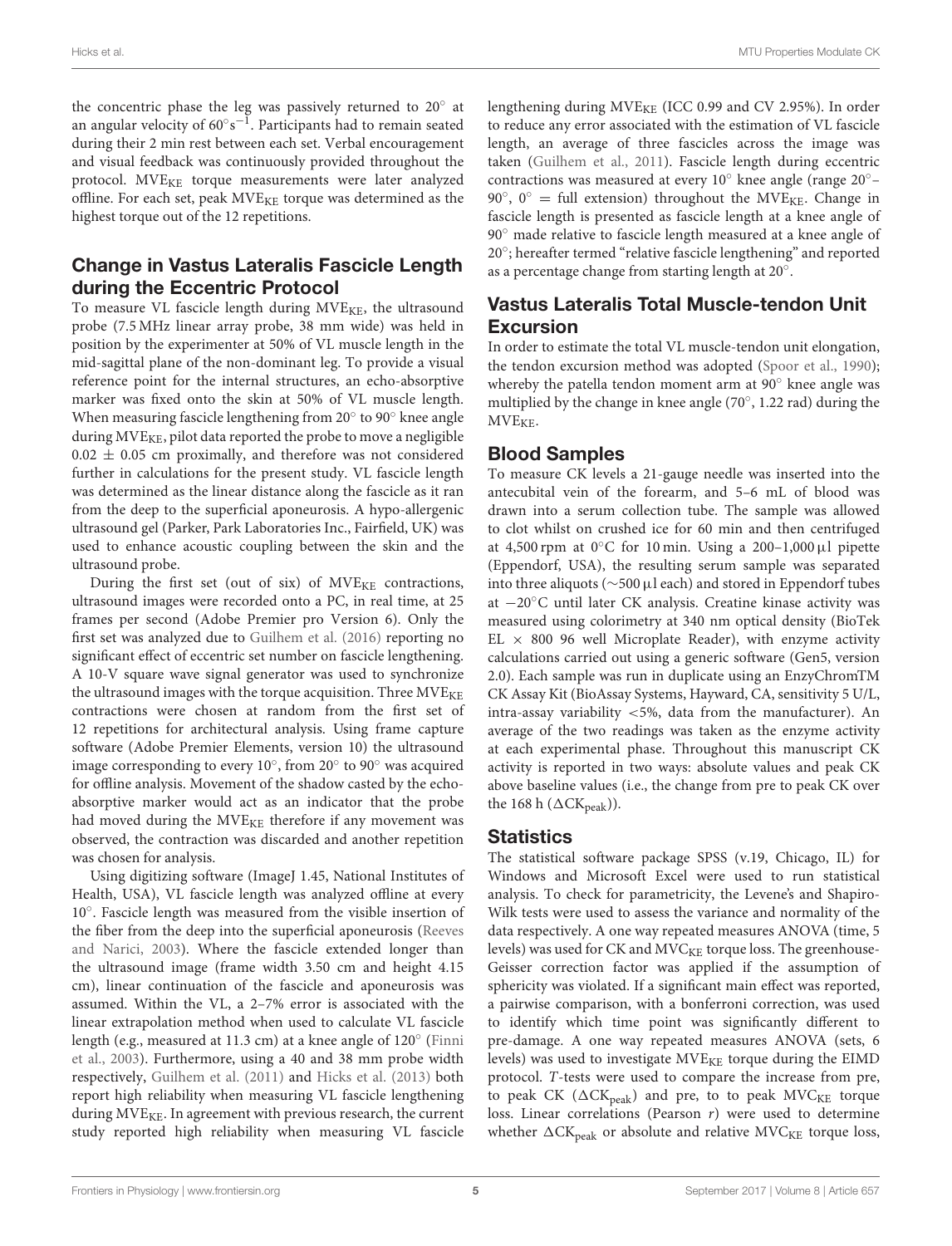correlated with either muscle properties, tendon properties, fascicle lengthening or MVE<sub>KE</sub> torque. Data is presented as mean ± standard deviation. Statistical significance was accepted at  $p < 0.05$ .

# RESULTS

### Pre-damage Vastus Lateralis and Patella Tendon Properties

Muscle architecture and tendon properties, assessed at the "predamage phase," are presented in **[Table 1](#page-6-0)**. Resting patella tendon length and patella tendon cross-sectional area was  $57.8 \pm 6.0$  mm and 78.1  $\pm$  26.1 mm $^{2}$  respectively. Patella tendon moment arm at 90°' knee angle was  $4.33 \pm 0.34$  cm. To account for varying maximal MVC<sub>KE</sub> torque during ramped MVC<sub>KE</sub> (195.6  $\pm$  36.8) N·m), the patella tendon force (2,972 N) corresponding to the highest MVC<sub>KE</sub> torque (127.2 N·m) of the weakest participant was used to calculate standardized force level patella tendon stiffness (1,213 ± 436 N·mm−<sup>1</sup> , **[Figure 1](#page-6-1)**) and Young's modulus  $(1,030 \pm 591 \text{ MPa}).$ 

# Maximal Eccentric Voluntary Knee Extension Torque during the Eccentric Protocol

MVEKE torque was not significantly different throughout the six sets ( $p = 0.868$ ). During EIMD, average MVE<sub>KE</sub> peak torque (calculated over the six sets) was  $255 \pm 51$  N·m. Peak MVE<sub>KE</sub> torque was 97  $\pm$  16% of "pre-damage" MVC<sub>KE</sub> torque.

# Vastus Lateralis Fascicle Lengthening during Eccentric protocol

A significant change in fascicle length from 20◦ knee angle  $(7.06 \pm 0.43 \text{ cm})$  to 90 $^{\circ}$  knee angle (11.3  $\pm$  0.20 cm) was seen  $(4.20 \pm 0.82 \text{ cm}, p = 0.0004)$  during MVE<sub>KE</sub>. The change in VL fascicle length relative to fascicle length at knee angle of 20◦ was equivalent to a 59.4  $\pm$  12.0% increase in fascicle lengthening during  $MVE_{KE}$ .

### Estimated Vastus Lateralis Excursion

Based on the tendon moment arm excursion, the estimated increase in VL muscle-tendon unit length from 20 to 90◦ knee angle was  $5.29 \pm 0.41$  cm during MVE<sub>KE</sub>.

# Creatine Kinase Levels

Creatine kinase significantly increased from pre-damage to 96 h  $(136 \pm 114 \text{ U/L}, 796 \pm 723 \text{ U/L}$  respectively,  $p = 0.014$ ) but there was no significant difference at 1 (430  $\pm$  104 U/L,  $p = 0.167$ ), 48  $(425 \pm 82 \text{ U/L}, p = 0.051)$  and 168 h  $(281 \pm 58, p = 0.774)$  post EIMD.

Compared to pre-damage, relative CK was significantly higher at every time point post EIMD (1  $p = 0.004$ , 48  $p = 0.004$ , 96  $p = 0.002$  and 168 h  $p = 0.007$ , **[Figure 2](#page-7-0)**).  $\Delta$ CK<sub>peak</sub> (peak CK value—the pre CK values) was  $883 \pm 667$  UL equating to an  $885\%$ increase in CK from pre-damage.

# Maximal Isometric Voluntary Knee **Extensor Torque Loss**

MVCKE torque significantly decreased from pre-damage  $(264 \pm 35 \text{ N} \cdot \text{m})$ , 1 h  $(209 \pm 42 \text{ N} \cdot \text{m})$ ,  $p = 0.0004$ ) and 48 h  $(221.0 \pm 48.4 \text{ N} \cdot \text{m}, p = 0.004)$  post EIMD, but had returned to pre-damage by 96 (256  $\pm$  14 N·m,  $p = 1.00$ ) and 168 h post damage (270  $\pm$  13 N·m,  $p = 1.00$ ). When made relative to pre-damage, a significant reduction in  $MVC<sub>KE</sub>$  torque loss remained 1 h ( $p = 0.0004$ ) and 48 h ( $p = 0.005$ ) post EIMD, but was not significantly different at any other time point (**[Figure 3](#page-7-1)**). There was a significant rightward shift in the optimal  $MVC<sub>KE</sub>$  knee angle, from pre-damage to post EIMD (mean, 77  $\pm$  9°, and 85  $\pm$  7°, respectively,  $p = 0.002$ ).

### Correlations between markers of Exercise-Induced Muscle Damage

Linear correlations between the markers of muscle damage and VL and tendon patella tendon properties pre-damage and during EIMD are presented in **[Table 1](#page-6-0)**.

 $\Delta$ CK<sub>peak</sub> did not correlate with any resting patella tendon or VL properties ([Table 1](#page-6-0)). During EIMD,  $\Delta$ CK<sub>peak</sub> demonstrated a correlation trend with change in fascicle length, however when fascicle length was made relative to fascicle length at 20◦ knee angle a significant correlation was identified (**[Figure 4](#page-8-0)**). Additionally, during EIMD, a correlation trend ( $p < 0.10$ ) was reported between  $\Delta C K_{peak}$  and estimated tendon lengthening. Finally,  $\Delta$ CK<sub>peak</sub> significantly correlated with MVE<sub>KE</sub> torque and negative work (relative fascicle lengthening multiplied my  $MVE<sub>KE</sub>$  torque).

 $MVC<sub>KE</sub>$  torque loss did not correlate with any resting patella tendon or VL properties (**[Table 1](#page-6-0)**). During EIMD  $MVC<sub>KE</sub>$  torque loss displayed a correlation trend with estimated tendon elongation however, no significant correlation was reported with any patella tendon or VL properties. When made relative to pre-damage  $MVC<sub>KE</sub>$  torque loss did not correlate with any resting patella tendon or VL properties (**[Table 1](#page-6-0)**).

# **DISCUSSION**

The aim of the current study was to determine whether (1) patella tendon stiffness, (2) the amount of VL fascicle lengthening (strain), and (3) eccentric torque correlate with markers of EIMD. The current study reports three main findings; (1) During EIMD, VL relative fascicle lengthening,  $MVE_{KE}$  torque and negative work correlated significantly with  $\Delta$ CK<sub>peak</sub>, (2) Patella tendon properties did not correlate with  $\Delta\text{CK}_\text{peak}$  or  $\text{MVC}_\text{KE}$  torque loss. (3) There was no significant correlations reported with  $MVC<sub>KE</sub>$ torque loss. Within the current study, the VL was considered a surrogate of the quadriceps. Although there is currently no measure to quantify the individual muscle damage within the quadriceps, previous studies have reported VL to be a reliable surrogate for predicting force output for the quadriceps (Alkner et al., [2000;](#page-9-14) [Moreau et al., 2010\)](#page-10-10).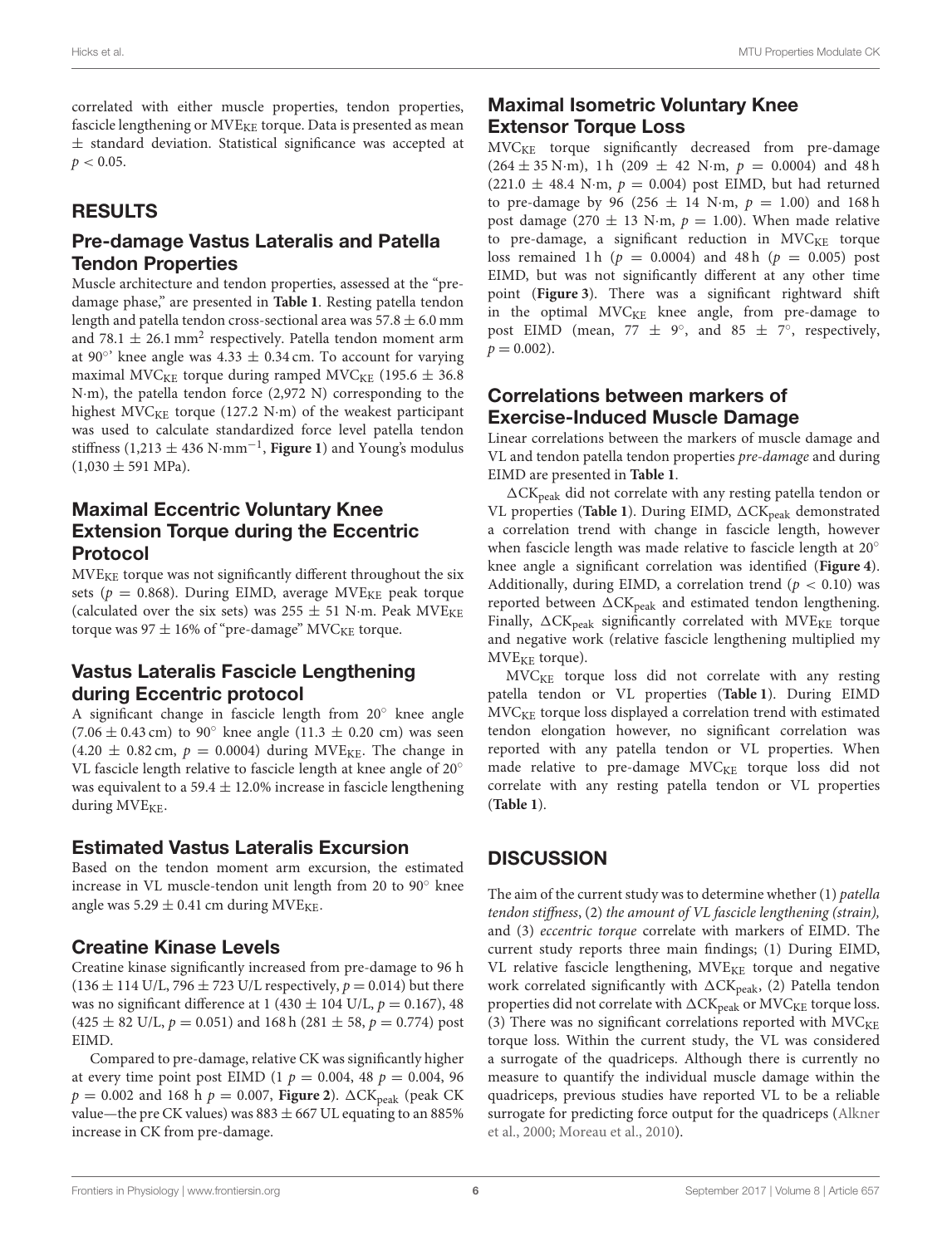<span id="page-6-0"></span>TABLE 1 | Correlations between VL and patella tendon properties during rest and EIMD with  $\Delta CK_{\text{peak}}$  and absolute and relative MVC<sub>KE</sub> torque loss.

|                                                       | Mean $\pm$ SD   | $\Delta$ CK <sub>peak</sub> (U/L) |                   | $MVC_{KF}$ torque loss (NM) |                   | $MVC_{KE}$ torque loss (%) |         |
|-------------------------------------------------------|-----------------|-----------------------------------|-------------------|-----------------------------|-------------------|----------------------------|---------|
|                                                       |                 | Pearson' r                        | p-value           | Pearson' r                  | p-value           | Pearson' r                 | p-value |
| <b>RESTING MEASURES</b>                               |                 |                                   |                   |                             |                   |                            |         |
| VL muscle length (cm)                                 | $32.8 \pm 2.1$  | 0.28                              | 0.15              | 0.11                        | 0.35              | $-0.06$                    | 0.41    |
| $VL_{ACSA}$ (cm <sup>2</sup> )                        | $25.3 \pm 4.2$  | 0.36                              | 0.09 <sup>a</sup> | 0.22                        | 0.21              | 0.16                       | 0.27    |
| Fascicle length (20°)                                 | $7.1 \pm 0.4$   | $-0.21$                           | 0.23              | 0.16                        | 0.27              | 0.01                       | 0.49    |
| Maximal tendon stiffness $(N\cdot$ mm <sup>-1</sup> ) | $1.450 \pm 554$ | 0.33                              | 0.11              | $-0.29$                     | 0.14              | $-0.27$                    | 0.16    |
| Maximal Youngs's modulus (MPa)                        | $1,065 \pm 511$ | 0.22                              | 0.21              | $-0.19$                     | 0.24              | $-0.18$                    | 0.25    |
| Relative tendon stiffness ( $N \cdot mm^{-1}$ )       | $1,214 \pm 436$ | 0.13                              | 0.31              | $-0.29$                     | 0.14              | $-0.22$                    | 0.21    |
| Relative Young's modulus (MPa)                        | $890 \pm 394$   | 0.07                              | 0.39              | $-0.19$                     | 0.24              | $-0.15$                    | 0.29    |
| <b>DURING EIMD</b>                                    |                 |                                   |                   |                             |                   |                            |         |
| Tendon elongation (cm)                                | $1.1 \pm 1.2$   | $-0.41$                           | 0.06 <sup>a</sup> | $-0.35$                     | 0.09 <sup>a</sup> | $-0.22$                    | 0.21    |
| Average MVE <sub>KF</sub> (Nm)                        | $255 \pm 51$    | 0.50                              | $0.02*$           | $-0.02$                     | 0.47              | $-0.20$                    | 0.23    |
| Change in fascicle length (cm)                        | $4.2 \pm 0.9$   | 0.41                              | 0.06 <sup>a</sup> | 0.33                        | 0.10              | 0.19                       | 0.24    |
| Relative change in fascicle length (%)                | $59.4 \pm 12.0$ | 0.53                              | $0.02*$           | 0.29                        | 0.14              | 0.18                       | 0.25    |
| Negative work                                         | $0.6 \pm 0.2$   | 0.50                              | $0.03*$           | 0.07                        | 0.39              | 0.02                       | 0.47    |

MVC<sub>KE</sub>, Maximal voluntary isometric knee extension; ACK<sub>peak</sub>, Increase from pre CK to peak CK over the 168h post EIMD; MVE<sub>KE</sub>, Maximal voluntary eccentric knee extension. \*Denotes a significant correlation ( $p < 0.05$ ). <sup>a</sup>Denotes a correlation trend ( $p < 0.10$ ).



#### <span id="page-6-1"></span>Patella Tendon Stiffness

Following previous observations of muscle-tendon interactions during eccentric contractions [\(Roberts and Azizi, 2010;](#page-10-4) Hicks et al., [2013\)](#page-9-6), it has been suggested that tendon properties may contribute to the magnitude of EIMD [\(Hicks et al., 2013;](#page-9-6) [Peñailillo et al., 2015;](#page-10-0) [Guilhem et al., 2016\)](#page-9-1). For example, a more compliant tendon (Patella and Achilles respectively) has been reported to attenuate fascicle lengthening and reduce peak forces and torques during eccentric contractions [\(Hicks et al.,](#page-9-6) [2013;](#page-9-6) [Roberts and Konow, 2013\)](#page-10-11). Despite the tendon gaining a reputation as a "mechanical buffer" during EIMD, in agreement with our previous work [\(Hicks et al., 2013\)](#page-9-6), the current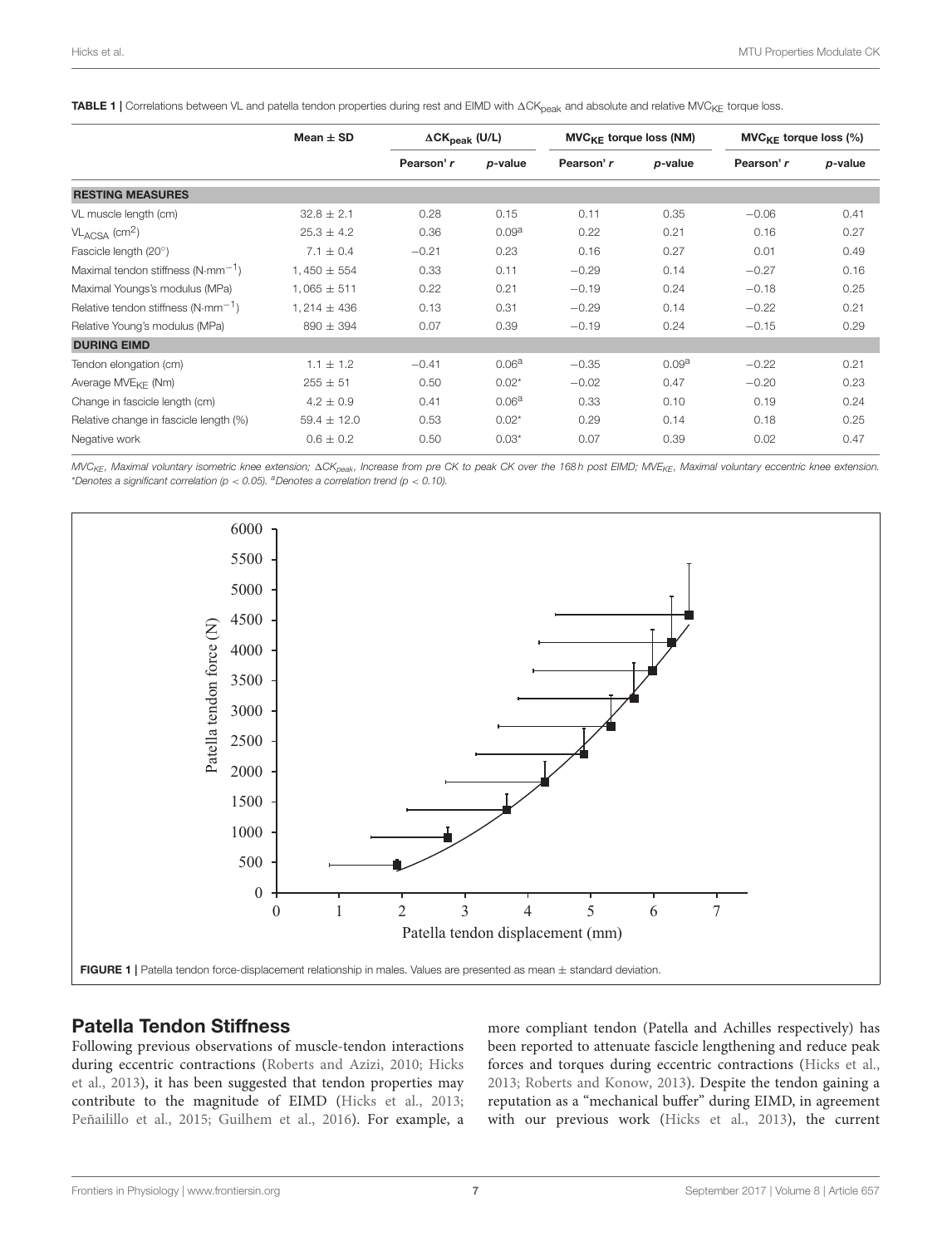study reported no significant correlation between patella tendon stiffness and  $\Delta$ CK<sub>peak</sub>. In addition we report no significant relationship between patella tendon properties and  $MVC<sub>KE</sub>$ torque loss (**[Table 1](#page-6-0)**). Our current findings therefore suggest that patella tendon mechanical characteristic do not correlate with markers of EIMD within the VL. Further research into tendons displaying different mechanical characteristics compared to the patella tendon, for example the Achilles tendon, is required to support the findings of the current study.

#### Patella Tendon Lengthening during EIMD

In-line with previous research, patella tendon stiffness was measured during an isometric contraction [\(Reeves et al., 2003;](#page-10-12) [Onambélé et al., 2007\)](#page-10-6); however, tendon stiffness may only be meaningful if it is measured during the eccentric contraction. Therefore, to estimate the contribution of the patella tendon during the eccentric protocol within the current study, the total excursion of the VL muscle-tendon unit was estimated using the tendon excursion method [\(Spoor et al., 1990\)](#page-10-9). In brief, based on the measured patella tendon moment arm at a 90◦ knee angle and a 70◦ change in knee angle during  $MVE<sub>KE</sub>$  (equivalent to the change in knee angle during the eccentric contraction from 20 to 90°), the total estimated muscletendon unit lengthening was  $5.29 \pm 0.41$  cm. Therefore, by subtracting the measured degree of VL fascicle lengthening  $(4.20 \pm 0.82 \text{ cm})$  during the eccentric protocol from the estimated total muscle-tendon unit lengthening, patella tendon lengthening can be estimated as 1.09 cm. Therefore, using the aforementioned equation, estimated patella tendon lengthening during the eccentric protocol demonstrated a correlation trend with both MVC<sub>KE</sub> torque loss and  $\Delta$ CK<sub>peak</sub>, such that patella tendon lengthening can explain (taken from the  $r^2) \sim$ 12% and  $∼17%$  of MVC<sub>KE</sub> torque loss and ∆CK<sub>peak</sub> within the current study. In agreement with the current study, despite relative Achilles tendon lengthening being greater than patella tendon lengthening (1.99 and 1.09 cm respectively), [Guilhem et al.](#page-9-1) [\(2016\)](#page-9-1) reported a correlation trend between Achilles tendon lengthening during eccentric contractions and MVC torque loss. These findings highlight that although tendon stiffness properties measured during an isometric contraction do not correlate with markers of EIMD, the degree of patella tendon lengthening during the eccentric contraction may be more important.

#### Fascicle Lengthening during Exercise Induced Muscle Damage

In accordance with the popping sarcomere theory, the degree of fascicle lengthening has previously been investigated as a determinant of EIMD [\(Lieber and Friden, 1993;](#page-9-0) [Peñailillo et al.,](#page-10-0) [2015;](#page-10-0) [Guilhem et al., 2016;](#page-9-1) [Hicks et al., 2016\)](#page-9-7). The present study shows in vivo that the relative change in VL fascicle length during eccentric loading is significantly correlated with  $\Delta\text{CK}_\text{peak}$ . It must be noted however, that CK is an indirect marker of EIMD and it is difficult to determine whether an increase in CK represents a change in cell membrane permeability or structural damage [\(Heled et al., 2007\)](#page-9-15).

Contrary to previous research investigating the plantar flexors [\(Guilhem et al., 2016\)](#page-9-1), the current study did not find a



<span id="page-7-0"></span>

<span id="page-7-1"></span>significant correlation between relative VL fascicle lengthening and MVC<sub>KE</sub> torque loss. These discrepancies occurred despite the contribution of relative fascicle lengthening to total muscletendon unit lengthening being greater within the VL compared to the plantar flexors [4.20 cm (79%) and 2.31 cm (51%) Guilhem et al., [2016,](#page-9-1) respectively]. It is accepted that EIMD is significantly higher at longer compared to shorter muscle lengths (Newham et al., [1988\)](#page-10-13), the aforementioned discrepancies may be attributed to the current study limiting fascicle lengthening to a 90◦ knee angle, due to the constraints of safely performing  $MVE_{KE}$ , whereas within the plantar flexors EIMD was performed closer to the plantar flexors end range of motion [\(Guilhem et al., 2016\)](#page-9-1). Therefore, future studies need to measure fascicle lengthening through a volitional range of motion at the knee, to determine if total fascicle lengthening correlates with  $MVC<sub>KE</sub>$  torque loss.

Within the current study, a 38 mm probe was used to measure fascicle lengthening during the eccentric contractions. Fascicle length at 90° reached nearly three times the probe length thus resulted in a large proportion of the fascicle being estimated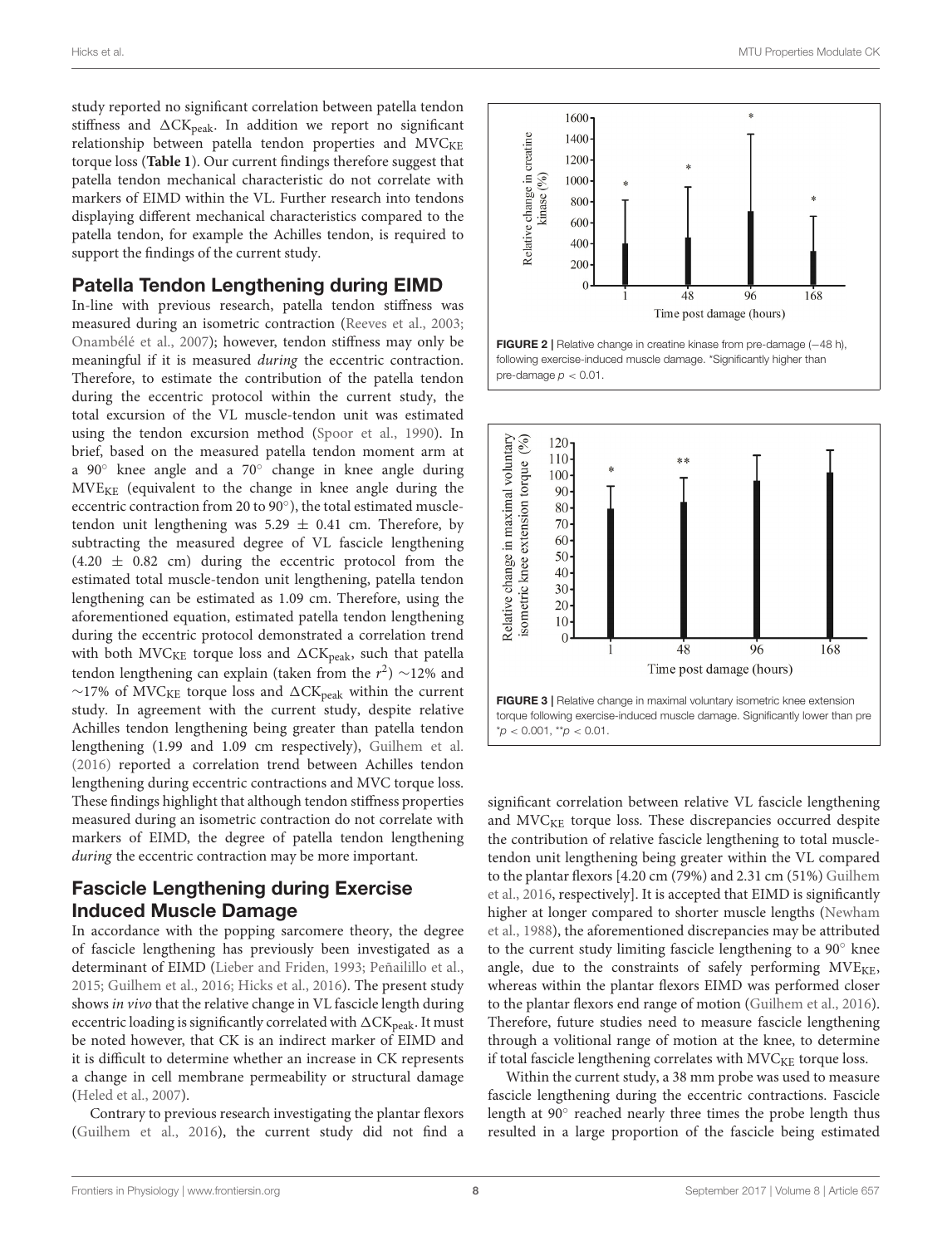

<span id="page-8-0"></span>by the linear extrapolation method. Although, previous research [\(Guilhem et al., 2011;](#page-9-13) [Hicks et al., 2013\)](#page-9-6) that used similar probe lengths to the current study, have concluded this method as reliable, it must be recognized that future studies may require a wider probe (50 mm) to reduce the estimated proportion of the fascicle during eccentric contractions.

#### Eccentric Torque during EIMD

In addition to strain, it has previously been reported that eccentric torque is a determinant of EIMD (Nosaka and Sakamoto, [2001\)](#page-10-14). In agreement with previous in vivo research [\(Chapman et al., 2008;](#page-9-2) [Guilhem et al., 2016\)](#page-9-1) the current study reported no direct correlation between MVE<sub>KE</sub> torque and  $MVC<sub>KE</sub>$  torque loss. It must be noted that  $MVE<sub>KE</sub>$  torque made relative to  $pre$ -damage  $MVC<sub>KE</sub>$  torque within the current study and previous studies [\(Chapman et al., 2008;](#page-9-2) [Guilhem et al.,](#page-9-1) [2016\)](#page-9-1) (97,  $\sim$ 77, and 94% respectively) is below the suggested yield strength of muscle fibers as identified within animal studies (>113%, [Warren et al., 1993\)](#page-10-1). Therefore, the insignificant correlation between  $MVE_{KE}$  torque and  $MVC_{KE}$  torque loss within the current and previous research [\(Chapman et al., 2008;](#page-9-2) [Guilhem et al., 2016\)](#page-9-1) may be attributed to low  $MVE_{KE}$  torque to MVC<sub>KE</sub> torque ratio. In the present study, this low ratio of eccentric to isometric torque, would be expected given the low lengthening velocity used  $(30^\circ \cdot s^{-1})$ ; [Onambele et al., 2004\)](#page-10-15). It could be suggested that within the current study participants were not contracting maximally (even at these lower eccentric speeds), using electrical stimulation to elicit higher eccentric torques may have altered the recruitment pattern [\(Crameri et al.,](#page-9-16) [2007\)](#page-9-16) and potentially masked any protective mechanism of the muscle on EIMD. Therefore, by not using electrical stimulation, the current study has reported data using an eccentric torque achieved during voluntary maximal effort. Additionally, it must be acknowledged that due to short recovery between repetitions within the current study, the occurrence of fatigue during the eccentric protocol may have reduced the MVE<sub>KE</sub> torque to  $MVC<sub>KF</sub>$  torque ratio. Although it is difficult to separate the occurrence of fatigue and EIMD, due to no significant reduction in MVE<sub>KE</sub> torque from set one to set six, the current study can be confident that fatigue did not affect  $MVE_{KE}$  torque production.

Although independently fascicle lengthening and  $MVE_{KE}$ torque did not correlate with  $MVC<sub>KE</sub>$  torque loss within the current study, [Guilhem et al. \(2016\)](#page-9-1) reported a stronger significant correlation when negative work, which encompassed fascicle lengthening beyond slack length multiplied by MVE<sub>KE</sub> torque, was calculated. Within the current study however there was no significant correlation between negative work (relative fascicle lengthening multiplied my MVE<sub>KE</sub> torque, [Table 1](#page-6-0)) and MVC<sub>KE</sub> torque loss. However, further investigation into higher  $MVE_{KE}$  torque to  $MVE_{KE}$  torque ratios and a full volitional range of motion at the knee to elicit maximal fascicle lengthening is required.

To the authors' knowledge, the current study is the first study to report a significant correlation between  $MVE_{KE}$ torque and  $\Delta$ CK<sub>peak</sub>. Furthermore, unsurprisingly, due to CK demonstrating a significant relationship with both relative fascicle lengthening and  $MVE_{KE}$  torque, calculating negative work performed (relative fascicle length multiplied by relative MVEKE torque, **[Table 1](#page-6-0)**) significantly correlated with CK. Although the CK response post EIMD is accepted as an indirect marker of muscle damage, it is unclear whether CK is a true representation of muscle function and the magnitude of damage or whether it reflects a change in the cell membranes permeability to intramuscular proteins [\(Friden and Lieber, 2001;](#page-9-17) [Heled et al., 2007\)](#page-9-15). Therefore, the significant correlation between  $CK$  and both fascicle lengthening and  $MVE_{KE}$  torque within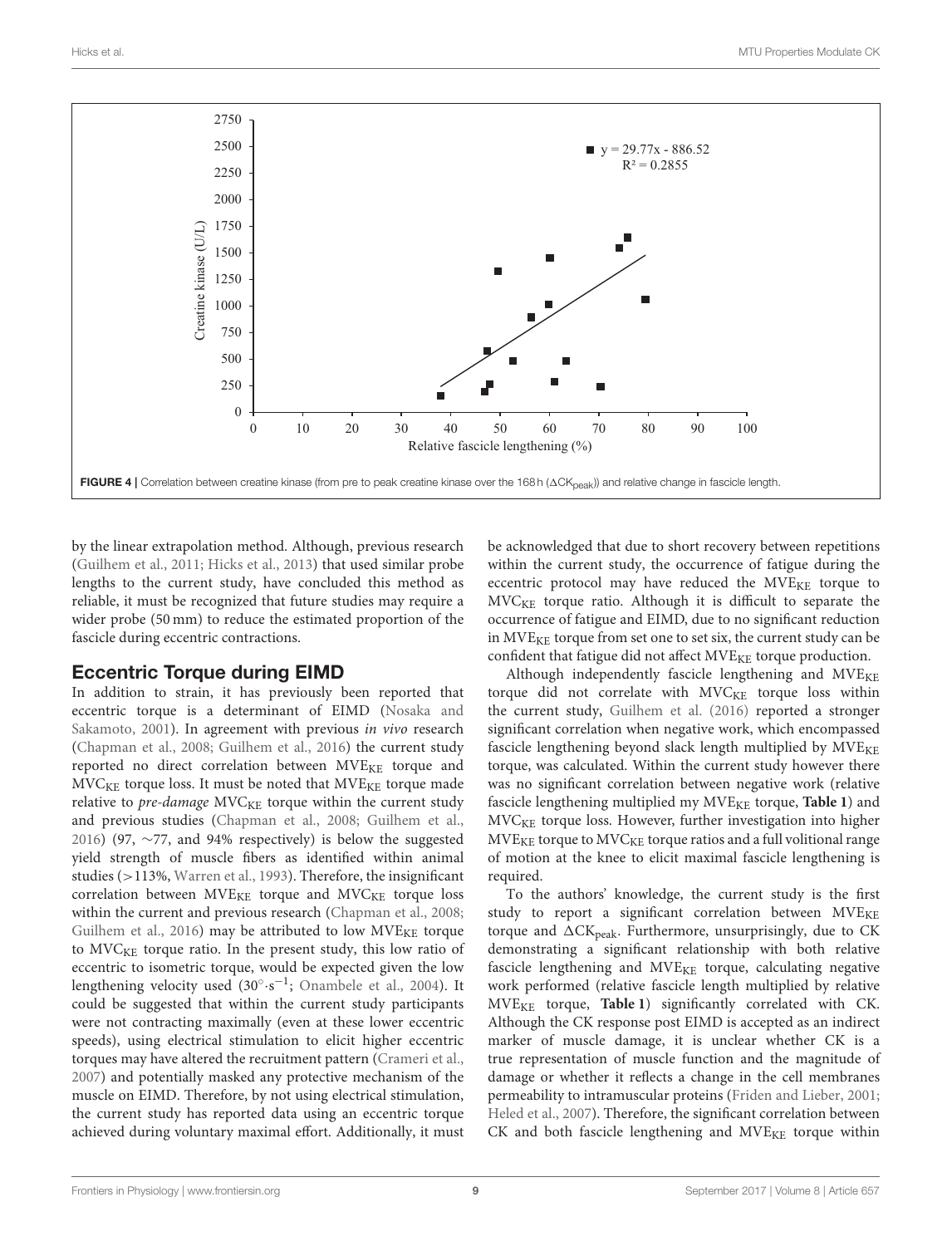the current study, may support a relationship between cell membrane permeability and the occurrence of EIMD, rather than the quantitative severity of EIMD per se. Additionally, no significant correlation between MVC<sub>KE</sub> torque loss, which is regarded as a structural and functional marker of EIMD [\(Clarkson and Hubal, 2002\)](#page-9-18), and fascicle lengthening or  $MVE_{KE}$ torque further supports the notion that CK may be representative as a qualitative measure of EIMD. Future studies are required to use direct marker of muscle damage (e.g., biopsies and Zline streaming) or a non-invasive alternative (e.g., elastography [Yanagisawa et al., 2015,](#page-10-16) length-tension relationship Hoffman et al., [2014\)](#page-9-4) to determine whether fascicle lengthening is a determinant of structural EIMD. Furthermore, due to a MVE<sub>KE</sub> torque correlating with CK and not MVC<sub>KE</sub> torque loss, despite low MVE<sub>KE</sub> torque, suggests that CK may be sensitive to lower  $MVE<sub>KE</sub>$  torques. Therefore, with the caveats associated with CK in mind, to confirm whether MVE<sub>KE</sub> torque correlates with  $MVC<sub>KE</sub>$  torque loss and thus EIMD, greater  $MVE<sub>KE</sub>$  torques or smaller muscle groups need to be investigated.

### **CONCLUSION**

To conclude, the current study highlights the potential mechanistic role of tendinous and fascicle lengthening during

#### **REFERENCES**

- <span id="page-9-14"></span>Alkner, B. A., Tesch, P. A., and Berg, H. E. (2000). Quadriceps EMG/force relationship in knee extension and leg press. Med. Sci. Sports Exerc. 32, 459–463. doi: [10.1097/00005768-200002000-00030](https://doi.org/10.1097/00005768-200002000-00030)
- <span id="page-9-5"></span>Butterfield, T. A. (2010). Eccentric exercise in vivo: strain-induced muscle damage and adaptation in a stable system. Exerc. Sport Sci. Rev. 38, 51–60. doi: [10.1097/JES.0b013e3181d496eb](https://doi.org/10.1097/JES.0b013e3181d496eb)
- <span id="page-9-10"></span>Carolan, B., and Cafarelli, E. (1992). Adaptations in coactivation after isometric resistance training. J. Appl. Physiol. 73, 911–911.
- <span id="page-9-3"></span>Carter, A., Dobridge, J., and Hackney, A. (2001). Influence of estrogen on markers of muscle tissue damage following eccentric exercise. Hum. Physiol. 27, 626–630. doi: [10.1023/A:1012395831685](https://doi.org/10.1023/A:1012395831685)
- <span id="page-9-2"></span>Chapman, D. W., Newton, M. J., Zainuddin, Z., Sacco, P., and Nosaka, K. (2008). Work and peak torque during eccentric exercise do not predict changes in markers of muscle damage. Br. J. Sports Med. 42, 585–591. doi: [10.1136/bjsm.2007.037929](https://doi.org/10.1136/bjsm.2007.037929)
- <span id="page-9-19"></span>Chen, T. C., Lin, K.-Y., Chen, H.-L., Lin, M.-J., and Nosaka, K. (2011). Comparison in eccentric exercise-induced muscle damage among four limb muscles. Euro. J. Appl. Physiol. 111, 211–223. doi: [10.1007/s00421-010-1648-7](https://doi.org/10.1007/s00421-010-1648-7)
- <span id="page-9-18"></span>Clarkson, P. M., and Hubal, M. J. (2002). Exercise-induced muscle damage in humans. Am. J. Phys. Med. Rehabil. 81, S52–S69. doi: [10.1097/00002060-200211001-00007](https://doi.org/10.1097/00002060-200211001-00007)
- <span id="page-9-16"></span>Crameri, R., Aagaard, P., Qvortrup, K., Langberg, H., Olesen, J., and Kjær, M. (2007). Myofibre damage in human skeletal muscle: effects of electrical stimulation versus voluntary contraction. J. Physiol. 583, 365–380. doi: [10.1113/jphysiol.2007.128827](https://doi.org/10.1113/jphysiol.2007.128827)
- <span id="page-9-9"></span>Erskine, R. M., Morse, C. I., Day, S. H., Williams, A. G., and Onambele-Pearson, G. L. (2014). The human patellar tendon moment arm assessed in vivo using dual-energy X-ray absorptiometry. J. Biomech. 47, 1294–1298. doi: [10.1016/j.jbiomech.2014.02.016](https://doi.org/10.1016/j.jbiomech.2014.02.016)
- <span id="page-9-12"></span>Finni, T., Ikegawa, S., Lepola, V., and Komi, P. (2003). Comparison of force–velocity relationships of vastus lateralis muscle in isokinetic and in stretch-shortening cycle exercises. Acta Physiol. Scand. 177, 483–491. doi: [10.1046/j.1365-201X.2003.01069.x](https://doi.org/10.1046/j.1365-201X.2003.01069.x)

eccentric contractions and the influence these factors may have on markers of EIMD. To fully understand the determinants of EIMD however, direct measurement of muscle-tendon unit properties during eccentric contractions, within muscles which display significantly higher level of EIMD compared to the VL and Plantar flexors [\(Guilhem et al., 2016;](#page-9-1) e.g., Bicep Femoris, [Chen et al., 2011\)](#page-9-19), is required. Furthermore, studies exerting a MVE<sub>KE</sub> torque to MVC<sub>KE</sub> torque ratio greater than ∼113% may be required in order to fully understand whether  $MVE_{KE}$  torque correlates with EIMD.

#### AUTHOR CONTRIBUTIONS

KH: Data collection, data analysis, and completed the write up of the manuscript. KW, GO, and CM, all contributed to data collection, data analysis and write up of the manuscript equally.

#### ACKNOWLEDGMENTS

The study was funded and supported by the Institute for Performance Research at Manchester Metropolitan University Cheshire. This work has previously been published in a PhD thesis chapter, completed at Manchester Metropolitan University [\(Hicks, 2014\)](#page-9-20).

- <span id="page-9-17"></span>Friden, J., and Lieber, R. (2001). Serum creatine kinase level is a poor predictor of muscle function after injury. Scand. J. Med. Sci. Sports 11, 126–127. doi: [10.1034/j.1600-0838.2001.011002126.x](https://doi.org/10.1034/j.1600-0838.2001.011002126.x)
- <span id="page-9-13"></span>Guilhem, G., Cornu, C., and Guével, A. (2011). Muscle architecture and EMG activity changes during isotonic and isokinetic eccentric exercises. Euro. J. Appl. Physiol. 111, 2723–2733. doi: [10.1007/s00421-011-1894-3](https://doi.org/10.1007/s00421-011-1894-3)
- <span id="page-9-1"></span>Guilhem, G., Doguet, V., Hauraix, H., Lacourpaille, L., Jubeau, M., Nordez, A., et al. (2016). Muscle force loss and soreness subsequent to maximal eccentric contractions depend on the amount of fascicle strain in vivo. Acta Physiol. 217, 152–163. doi: [10.1111/apha.12654](https://doi.org/10.1111/apha.12654)
- <span id="page-9-15"></span>Heled, Y., Bloom, M. S., Wu, T. J., Stephens, Q., and Deuster, P. A. (2007). CM-MM and ACE genotypes and physiological prediction of the creatine kinase response to exercise. J. Appl. Physiol. [103, 504–510. doi: 10.1152/japplphysiol.](https://doi.org/10.1152/japplphysiol.00081.2007) 00081.2007
- <span id="page-9-20"></span>Hicks, K. M. (2014). The Influence of Sex, Patella Tendon Properties and the Oral Contraceptive Pill on Markers of Exercise-Induced Muscle Damage. Thesis, Manchester Metropolitan University.
- <span id="page-9-7"></span>Hicks, K., Onambélé, G., Winwood, K., and Morse, C. (2016). Muscle damage following maximal eccentric knee extensions in males and females. PLoS ONE 11:e0150848. doi: [10.1371/journal.pone.0150848](https://doi.org/10.1371/journal.pone.0150848)
- <span id="page-9-6"></span>Hicks, K., Onambele Pearson, G., Winwood, K., and Morse, C. (2013). Gender differences in fascicular lengthening during eccentric contractions: the role of the patella tendon stiffness. Acta Physiol. 209, 235–244. doi: [10.1111/apha.12159](https://doi.org/10.1111/apha.12159)
- <span id="page-9-4"></span>Hoffman, B. W., Cresswell, A. G., Carroll, T. J., and Lichtwark, G. A. (2014). Muscle fascicle strains in human gastrocnemius during backward downhill walking. J. Appl. Physiol. [116, 1455–1462. doi: 10.1152/japplphysiol.](https://doi.org/10.1152/japplphysiol.01431.2012) 01431.2012
- <span id="page-9-8"></span>Kubo, K., Kanehisa, H., and Fukunaga, T. (2003). Gender differences in the viscoelastic properties of tendon structures. Euro. J. Appl. Physiol. 88, 520–526. doi: [10.1007/s00421-002-0744-8](https://doi.org/10.1007/s00421-002-0744-8)
- <span id="page-9-0"></span>Lieber, R. L., and Friden, J. (1993). Muscle damage is not a function of muscle force but active muscle strain. J. Appl. Physiol. 74, 520–526.
- <span id="page-9-11"></span>Lippold, O. (1952). The relation between integrated action potentials in a human muscle and its isometric tension. J. Physiol. 117:492. doi: [10.1113/jphysiol.1952.sp004763](https://doi.org/10.1113/jphysiol.1952.sp004763)